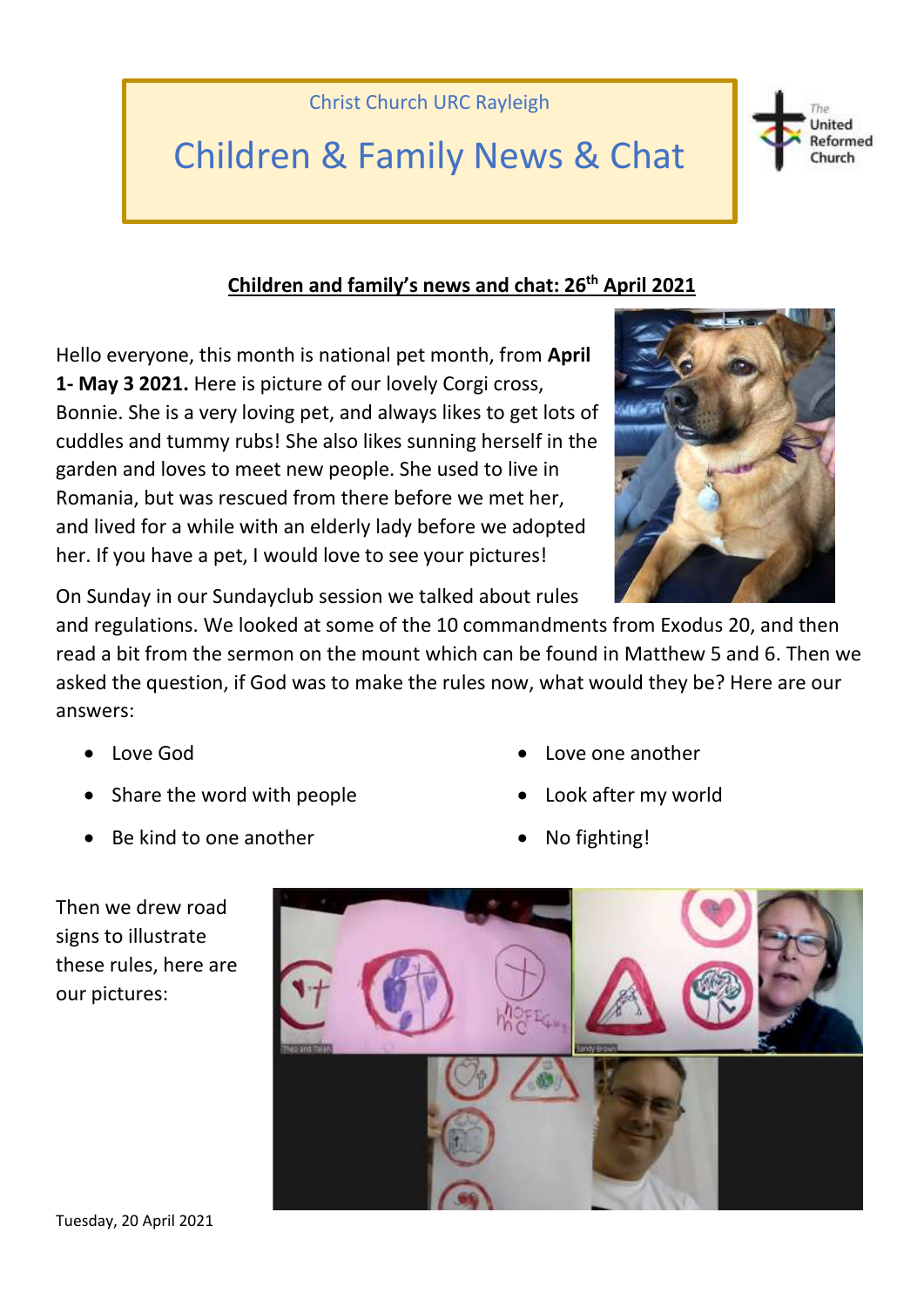#### *"Because the Lord is my Shepherd, I have everything I need!" Psalm 23 verse 1.*

Right at the beginning of this very well-known Psalm, this verse is often overlooked. David was declaring that he could totally rely on the Lord for everything he needed, because the Lord was as a Shepherd to him. A shepherd was known to look after his animals completely, not only leading them to find the best grass to eat, but protecting them from wild animals, and bringing them back when they wandered too far from the rest of the flock. How fantastic to know that God will look after us like that too! We don't need anything else if we follow the Lord God.

#### **All age Activity: Seed bombs!**

You will need: 1 cup of flour 10 cups of soil or compost Wildflower seeds Water A container to mix in Photo by [John Dean](https://unsplash.com/@hewiphoto?utm_source=unsplash&utm_medium=referral&utm_content=creditCopyText) on [Unsplash](https://unsplash.com/s/photos/wildflowers?utm_source=unsplash&utm_medium=referral&utm_content=creditCopyText)



Instructions:

• Mix the flour compost and a little water until you have a gloopy mixture.

• Add the seeds.

• Form into balls about the size of a golf ball.

Allow to dry for 24 hours.

• Find somewhere that needs brightening up with wild flowers, make sure you have the landowner's permission, and then throw, toss or roll your seed bombs out into the space.

**If you do any of our activities, I'd love to see your pictures and include them in this newsletter!**

**Watch and Listen:** Lego story of Dorcas: [https://youtu.be/J0u\\_JKocBhU](https://youtu.be/J0u_JKocBhU) **Dance and Sing**: *Go and make disciples* <https://youtu.be/G0JeVbd5KHM>

**Families on Faith adventures:** [Families on Faith Adventures \(urc.org.uk\)](https://urc.org.uk/families-on-faith-adventures)

If you need to get in touch with me my number is: **Tel: 07511950633 YouTube channe[l: Sandy](https://www.youtube.com/channel/UCczXJ3IckAMTs3fhXEBjI_g)  Brown - [YouTube](https://www.youtube.com/channel/UCczXJ3IckAMTs3fhXEBjI_g)**

Tuesday, 20 April 2021 Instagram: @childrenandfamilies

What did the cheese say when it looked in the mirror?<br>He mirror? Hellou me!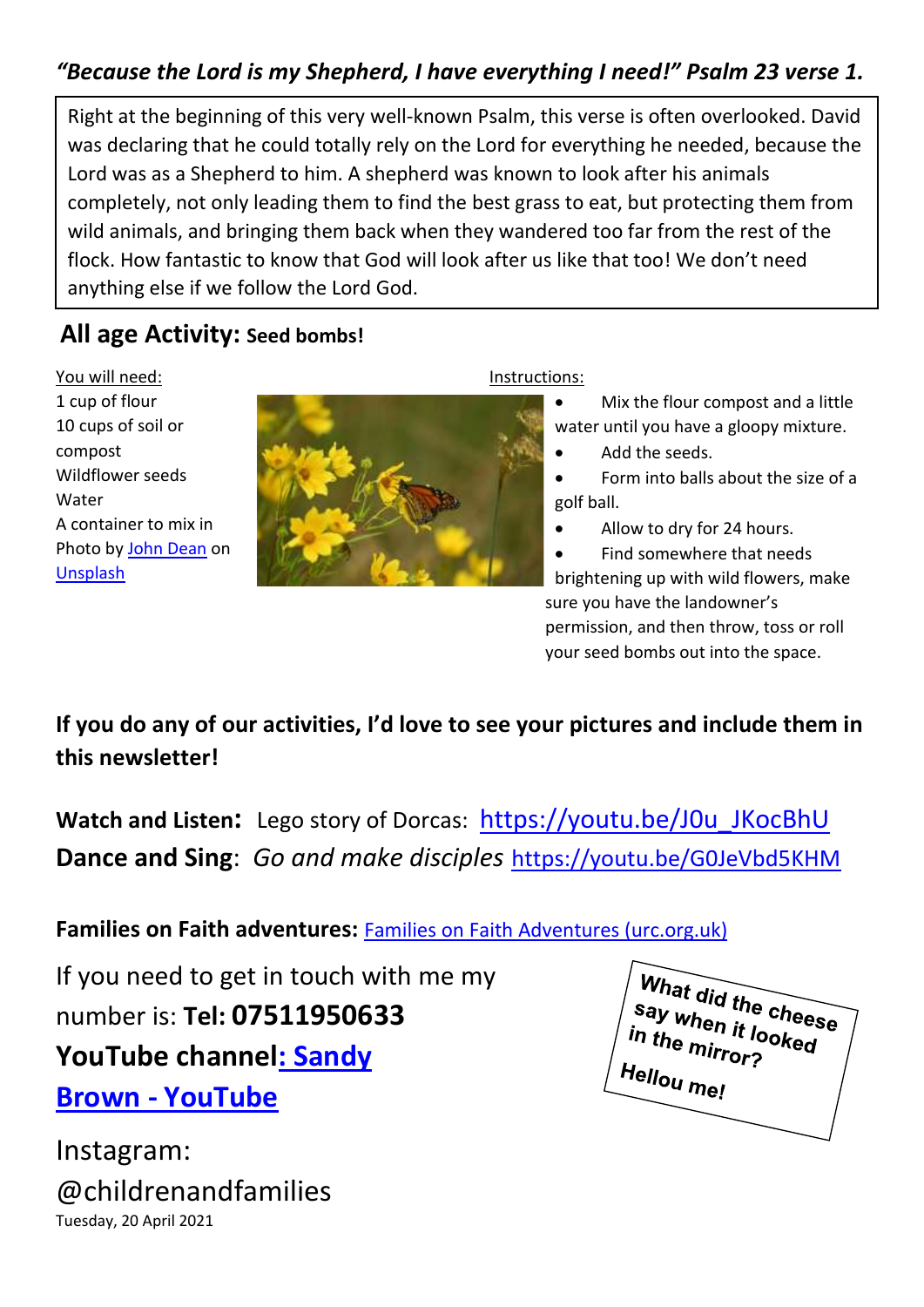### **Diary:**

| <b>Sunday</b>    | Children & family slot uploaded to Facebook, the website and                                                                                 |  |  |  |  |  |  |  |  |
|------------------|----------------------------------------------------------------------------------------------------------------------------------------------|--|--|--|--|--|--|--|--|
| 9am              | YouTube channel.                                                                                                                             |  |  |  |  |  |  |  |  |
|                  |                                                                                                                                              |  |  |  |  |  |  |  |  |
| 10am             | Rev. Naomi's service is live on Facebook or via the Website.                                                                                 |  |  |  |  |  |  |  |  |
|                  |                                                                                                                                              |  |  |  |  |  |  |  |  |
|                  | Sundayclub zoom, our chance to keep in touch and continue our                                                                                |  |  |  |  |  |  |  |  |
| 11.00am          | Sundayclub virtually! Contact Sandy for the link.                                                                                            |  |  |  |  |  |  |  |  |
| <b>Mondays</b>   | Story and song session for young children.                                                                                                   |  |  |  |  |  |  |  |  |
| 11am             |                                                                                                                                              |  |  |  |  |  |  |  |  |
| Wednesday        | Singing on zoom, for all ages! Contact me for the link.                                                                                      |  |  |  |  |  |  |  |  |
| $-1.45$ pm       |                                                                                                                                              |  |  |  |  |  |  |  |  |
| <b>Coming</b>    | Trialogue – online YouTube broadcasts for 16 to 25 year olds                                                                                 |  |  |  |  |  |  |  |  |
| up:              | URC Youth invite you to join their regular online live YouTube broadcast called 'Trialogue'                                                  |  |  |  |  |  |  |  |  |
| Thursdays        | which will also be broadcast simultaneously on the URC Youth Trialogue Facebook page<br>and the URC Children's and Youth Work Facebook page. |  |  |  |  |  |  |  |  |
|                  |                                                                                                                                              |  |  |  |  |  |  |  |  |
|                  | Aimed at 16 to 25 year olds, each session explores a theme alongside a Bible passage,                                                        |  |  |  |  |  |  |  |  |
|                  | providing a springboard for further discussion and reflection. A member of the CYDO+                                                         |  |  |  |  |  |  |  |  |
|                  | team hosts a conversation with three guest panellists, representing some of the breadth of<br>the URC and beyond.                            |  |  |  |  |  |  |  |  |
|                  |                                                                                                                                              |  |  |  |  |  |  |  |  |
|                  | TRIalogue takes place every other Thursday at 7pm - see the URC Youth Trialogue                                                              |  |  |  |  |  |  |  |  |
|                  | Facebook page for what is coming next.                                                                                                       |  |  |  |  |  |  |  |  |
|                  | Find our more about Trialogue on our YouTube channel as Reuben Watt interviews Phil                                                          |  |  |  |  |  |  |  |  |
|                  | Ray                                                                                                                                          |  |  |  |  |  |  |  |  |
|                  |                                                                                                                                              |  |  |  |  |  |  |  |  |
|                  | PANEL DISCUSSION FOR YOUNG PEOPLE! %> bit.ly/trialogueURC                                                                                    |  |  |  |  |  |  |  |  |
|                  |                                                                                                                                              |  |  |  |  |  |  |  |  |
| Saturday         | <b>Wilderness 2021</b> is a virtual retreat day for young people aged                                                                        |  |  |  |  |  |  |  |  |
| 22 <sup>nd</sup> | $12+$ .                                                                                                                                      |  |  |  |  |  |  |  |  |
| May              | Saturday 22nd May will feature a day of digital content to help                                                                              |  |  |  |  |  |  |  |  |
|                  | explore faith by looking at the account of Jesus in the wilderness.                                                                          |  |  |  |  |  |  |  |  |
|                  | Content will be delivered online including guided prayer,                                                                                    |  |  |  |  |  |  |  |  |
|                  | meditation, craft and worship.                                                                                                               |  |  |  |  |  |  |  |  |
|                  |                                                                                                                                              |  |  |  |  |  |  |  |  |
|                  | Book online before the 12th May to receive your box of resources (£3.95 P&P).                                                                |  |  |  |  |  |  |  |  |
| <b>Summer</b>    |                                                                                                                                              |  |  |  |  |  |  |  |  |
| 2021             | Watch this space for exciting news about the summer holiday club and a new children's club<br>coming your way soon.                          |  |  |  |  |  |  |  |  |
|                  |                                                                                                                                              |  |  |  |  |  |  |  |  |